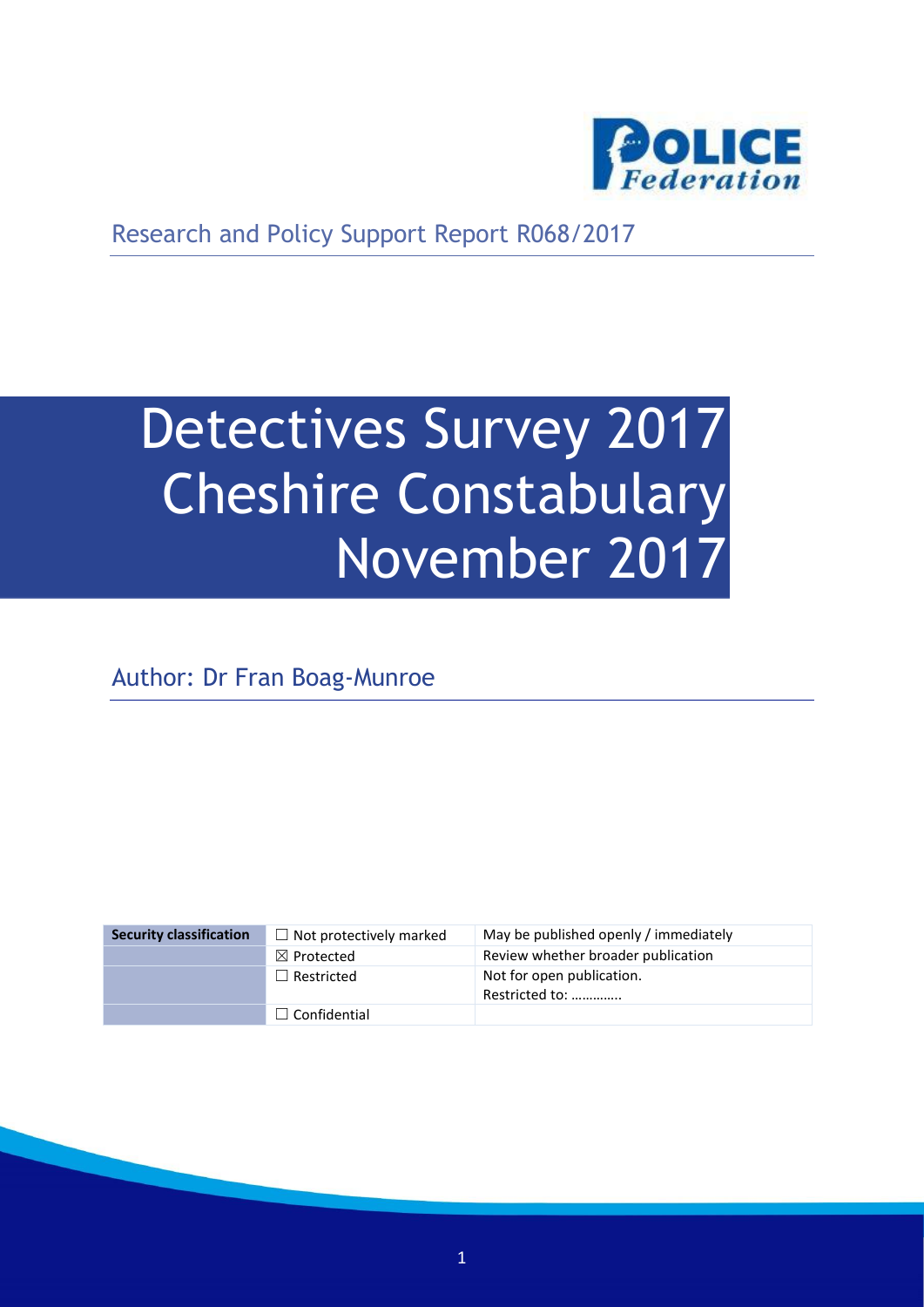#### **INTRODUCTION**

This report provides a summary of responses to the PFEW National Detectives Survey received from respondents in Cheshire Constabulary in 2017.

Some of the questions asked in this year's survey were the same as in the 2015 National Detectives Survey; this allowed us to monitor any changes since the last time the survey was conducted. Other questions were new to 2017, to be able to look in more detail at the context in which detectives are currently working.

Where appropriate, details of average responses for the police service as a whole are also presented, differences between the national and local responses have not been tested statistically and therefore any differences reported are for guidance only and must be treated with caution.

#### **RESPONSE RATE AND RESPONDENTS**

The National Detectives Survey 2017 opened on 1st September 2017 and closed on 24th September 2017. During this time, detective officers were invited to attend via the Police Federation's National Membership Database, as well as via local Joint Branch Boards and the National Detectives Forum mailing list.

**170 responses were received from detectives in Cheshire Constabulary**. There is still no accepted measure of the total number of detectives in England and Wales. It is therefore not possible to calculate a definitive response rate for the survey as a proportion of the total number of detectives. However, for comparison the number of responses received within Cheshire Constabulary was higher than when this survey was last conducted in 2015, when 54 responses were received.

#### **IMPACT OF SERVICE CUTS**

**40% of respondents within Cheshire Constabulary said that service cuts have had a major impact on their morale**; this was lower than the national average, where 56% detectives said that service cuts have had a major impact upon their morale.

In addition, **22% of respondents within Cheshire Constabulary said service cuts have had a major impact upon their physical health and wellbeing, whilst 17% said that service cuts have had a major impact upon their mental health and wellbeing**. For comparison, in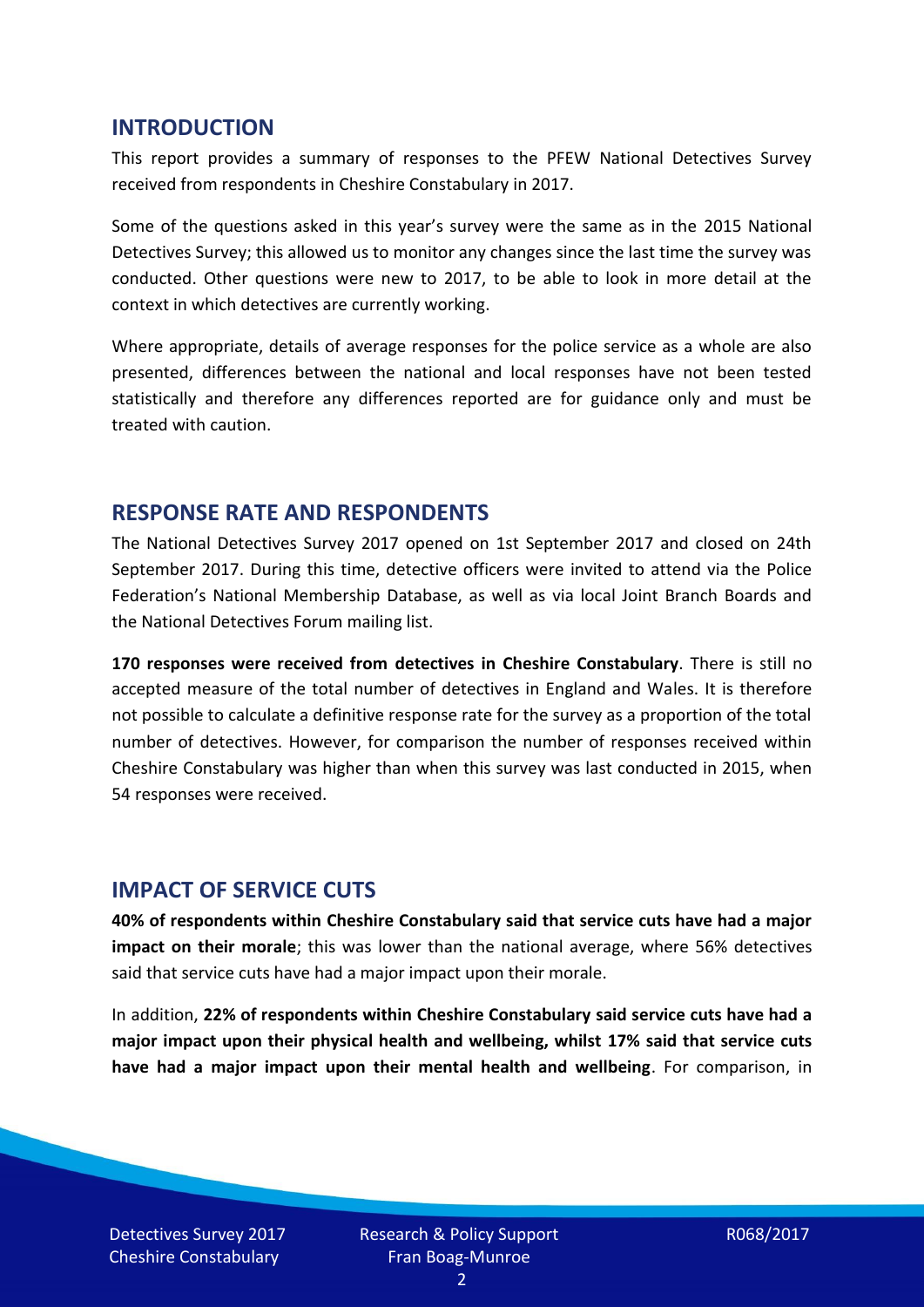England and Wales as whole 27% of detectives said that service cuts have had a major impact on their physical health and wellbeing and also on their mental health and wellbeing.

| How, if at all, have<br>service cuts affected | No impact | <b>Minor impact</b> | <b>Moderate</b><br>impact | <b>Major impact</b> |
|-----------------------------------------------|-----------|---------------------|---------------------------|---------------------|
| Your morale                                   | 5%        | 25%                 | 30%                       | 40%                 |
| Your physical health and<br>wellbeing         | 21%       | 26%                 | 31%                       | 22%                 |
| Your mental health and<br>wellbeing           | 21%       | 30%                 | 32%                       | 17%                 |

**45% of respondents in Cheshire Constabulary said that service cuts have substantially increased their overall workload; 39% said that service cuts have substantially increased how fatigued they feel; and 31% said that service cuts have substantially increased how stressful they find their jobs**. Comparison of these proportions in Cheshire Constabulary to England and Wales as a whole can be found in the table below.

|                                    | <b>Cheshire Constabulary</b>                            | <b>England and Wales</b>                                |
|------------------------------------|---------------------------------------------------------|---------------------------------------------------------|
| Your overall workload              | 45% substantially increased<br>(45% slightly increased) | 62% substantially increased<br>(32% slightly increased) |
| How fatigued you feel              | 39% substantially increased<br>(43% slightly increased) | 53% substantially increased<br>(38% slightly increased) |
| How stressful you find your<br>job | 31% substantially increased<br>(49% slightly increased) | 49% substantially increased<br>(41% slightly increased) |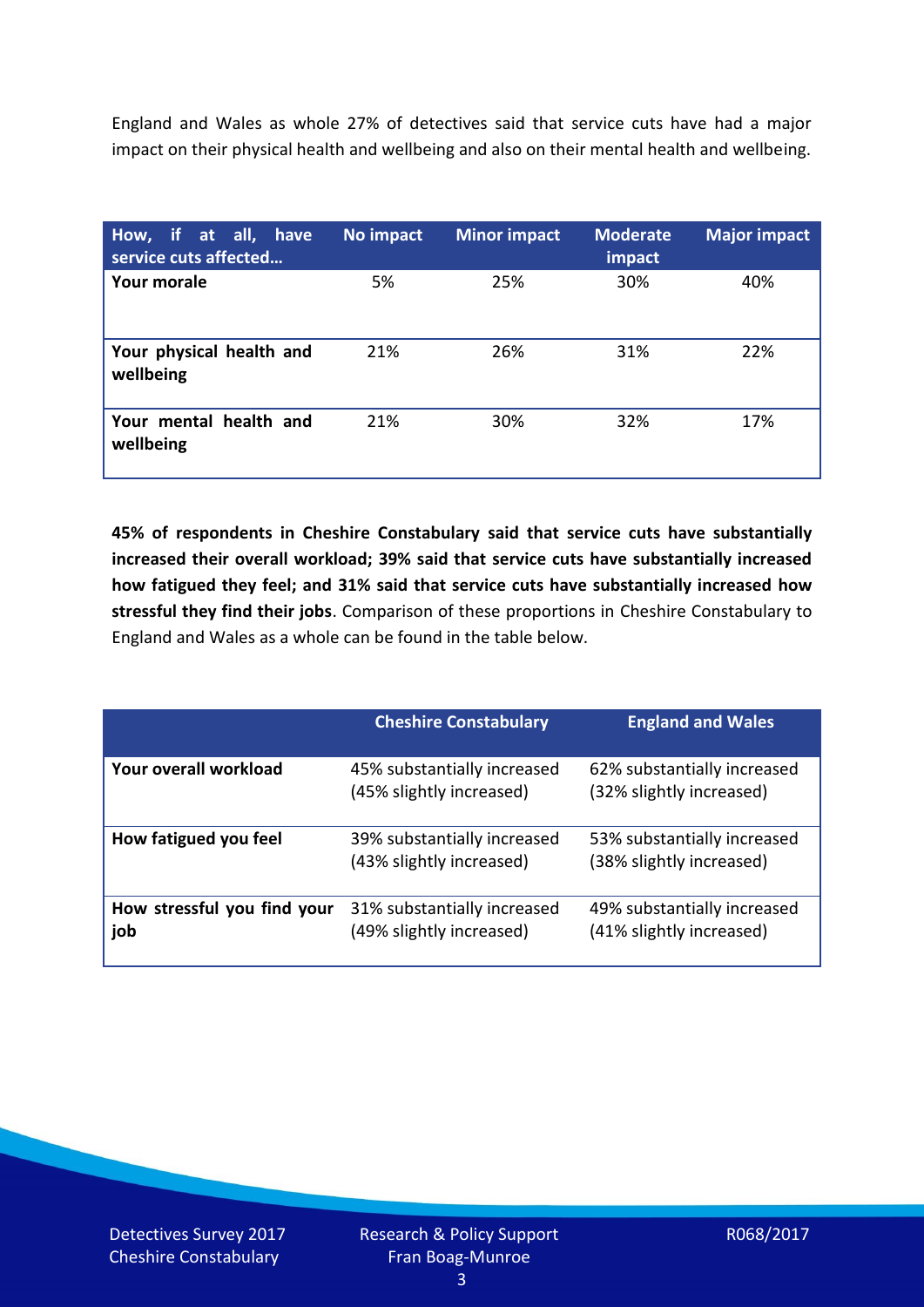## **WORKLOAD AND JOB DEMANDS**

**66% of respondents in Cheshire Constabulary said that their workload in the last 12 months was either too high or much too high**. This is lower than the national average - in England and Wales as a whole, 76% of respondents said that their workload had been too high or much too high in the last 12 months.

47% of respondents in Cheshire Constabulary said that their workload enabled them to provide the service needed to victims either most or all of the time; this compares to 27% of detectives in England and Wales as a whole. **The proportion of respondents in Cheshire Constabulary who said that their workload enabled them to provide the service needed to victims either most or all of the time has increased since 2015** when 33% of respondents felt that they could provide the service needed either most or all of the time.

In addition, 41% of respondents in Cheshire Constabulary said that their workload enabled them to provide the service needed to witnesses either most or all of the time, in comparison to 22% of detectives in England and Wales overall. **The proportion of respondents in Cheshire Constabulary who said that their workload enabled them to provide the service needed to witnesses either most or all of the time has increased since 2015**, when 39% of respondents felt that they could provide the service needed either most or all of the time.

| Does your workload enable<br>you to provide the service<br>needed to? | <b>Never</b> | <b>Sometimes</b> | Most or all of the<br>time |
|-----------------------------------------------------------------------|--------------|------------------|----------------------------|
| <b>Victims</b>                                                        | 4%           | 49%              | 47%                        |
| <b>Witnesses</b>                                                      | 6%           | 53%              | 41%                        |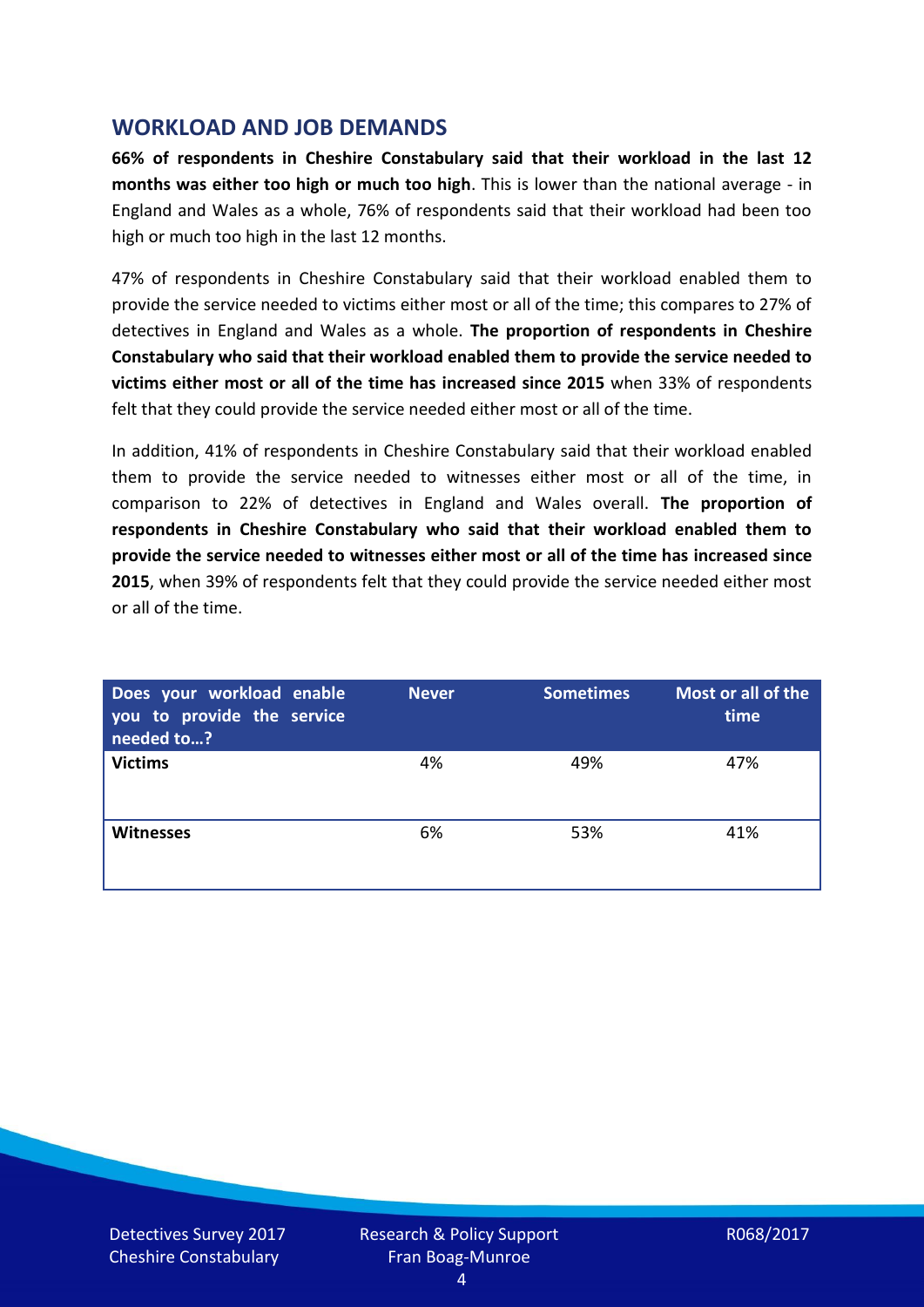## **JOB RELATED STRESS**

In Cheshire Constabulary, **31% of respondents said that they felt emotionally drained from work either most or all of the time**. Nationally, this proportion was 48%. The proportion of respondents in Cheshire Constabulary who said that they had felt emotionally drained from work either most or all of the time has decreased since 2015, when 41% of respondents said that they felt emotionally drained from work.

**29% of respondents in Cheshire Constabulary said that their job was either very or extremely stressful**. This is the proportion of respondents who, in effect, report a nondiagnostic case of work-related stress within Cheshire Constabulary.



In England and Wales as a whole 48% of detectives reported a case of work-related stress. Therefore **the proportion of respondents in Cheshire Constabulary who reported a case of work-related stress was lower than the national average**. The reasons given by respondents in Cheshire Constabulary for why they found their job stressful are presented below.

Detectives Survey 2017 Cheshire Constabulary

Research & Policy Support Fran Boag-Munroe

R068/2017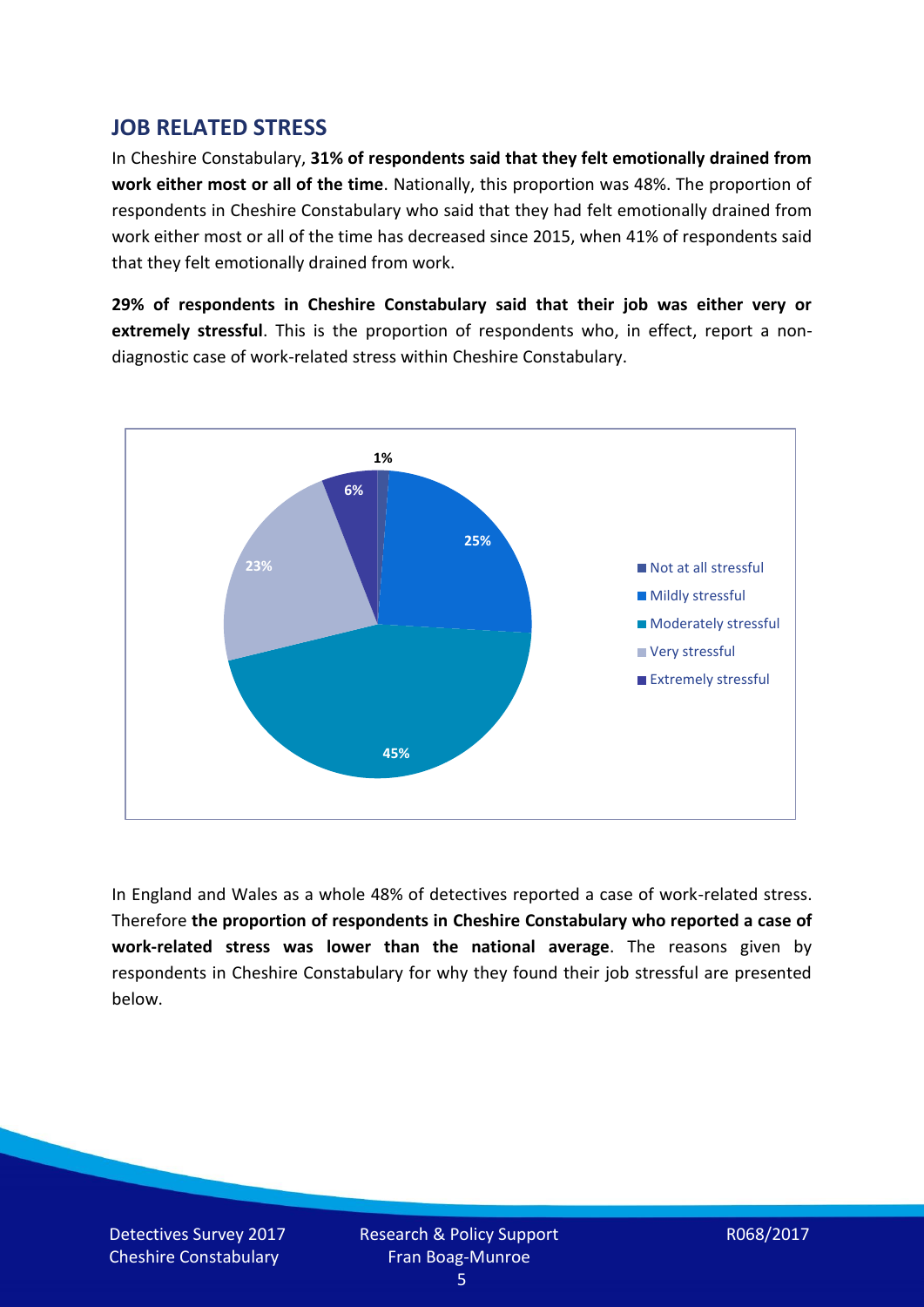| My job is stressful because                                                                | <b>Proportion</b><br>agreeing or | <b>Proportion</b><br>agreeing or |
|--------------------------------------------------------------------------------------------|----------------------------------|----------------------------------|
|                                                                                            | strongly                         | strongly                         |
|                                                                                            | agreeing in                      | agreeing in                      |
|                                                                                            | <b>Cheshire</b>                  | <b>England and</b>               |
|                                                                                            | <b>Constabulary</b>              | <b>Wales</b>                     |
| There are high levels of personal responsibility                                           | 94%                              | 93%                              |
| There aren't enough officers in my team/unit                                               | 83%                              | 86%                              |
| I feel like the general public and partner agencies often<br>have unrealistic expectations | 70%                              | 82%                              |
| The nature of my work is high-risk                                                         | 68%                              | 80%                              |
|                                                                                            |                                  |                                  |
| I have a high workload                                                                     | 68%                              | 80%                              |
| There is frequent organisational change                                                    | 73%                              | 79%                              |
| My work is emotionally demanding                                                           | 69%                              | 71%                              |
| I don't have enough time to be able to do my job to a                                      | 54%                              | 70%                              |
| standard of which I can be proud                                                           |                                  |                                  |
| I am unable to meet all the conflicting demands on my<br>time at work                      | 55%                              | 69%                              |
| I am exposed to traumatic or distressing incidents and<br>material                         | 60%                              | 64%                              |
| I frequently have unrealistic time pressures                                               | 49%                              | 61%                              |
| There aren't enough opportunities for professional<br>development                          | 53%                              | 57%                              |
| I frequently have unachievable deadlines                                                   | 46%                              | 57%                              |
| I am often pressured to work long hours                                                    | 39%                              | 51%                              |
| My work-life balance is poor                                                               | 31%                              | 43%                              |
| I don't feel like I have enough support from<br>management                                 | 31%                              | 40%                              |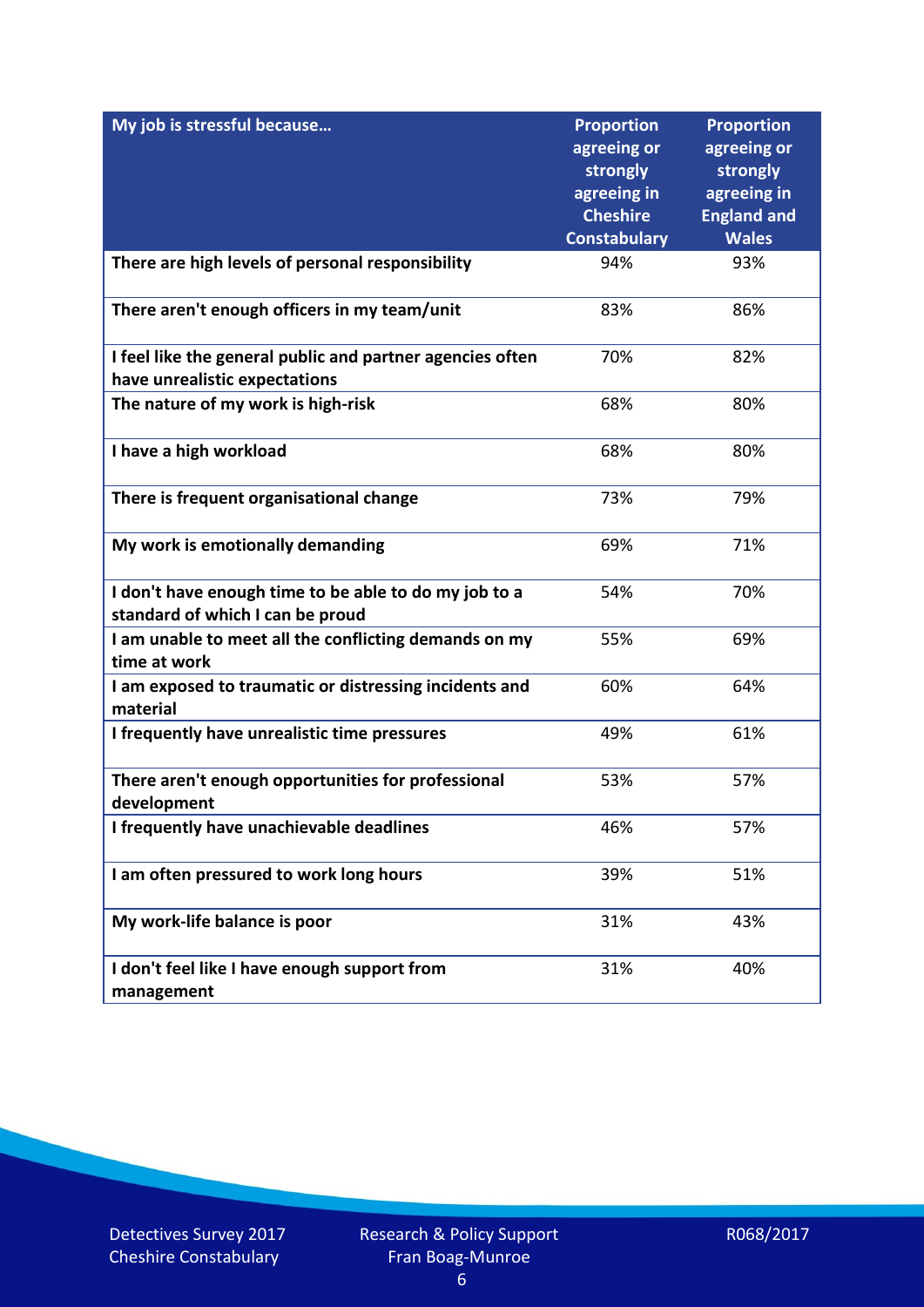# **ABSENCE AND ABSENCE BEHAVIOURS**

**Presenteeism** refers to a person attending work despite feeling that they should have taken sick leave due to their physical or mental health and wellbeing. **In Cheshire Constabulary, 69% of respondents reported at least one instance of presenteeism associated with their physical health and wellbeing** in the last 12 months**; 46% of respondents reported at least one instance of presenteeism associated with their mental health and wellbeing**.

**Leaveism** refers to a person taking annual leave or rest days rather than sick leave for their physical or mental health and wellbeing. In the last year, **34% of respondents in Cheshire Constabulary reported at least one instance of leaveism associated with their physical health and wellbeing**, whilst **28% of respondents in Cheshire Constabulary reported at least one instance of leaveism associated with their mental health and wellbeing.**

Finally, **31% of respondents in Cheshire Constabulary said that they had taken sickness absence due to their physical health and wellbeing** in the last 12 months. In addition, **13% of respondents said that they had taken sickness absence due to their mental health and wellbeing**.

Comparison of the proportions of respondents reporting presenteeism, leaveism and sickness absence in Cheshire Constabulary with England and Wales as a whole can be found in the table below.

|                             |                                         | <b>Cheshire Constabulary</b>          |                                         | <b>England and Wales</b>              |
|-----------------------------|-----------------------------------------|---------------------------------------|-----------------------------------------|---------------------------------------|
| At least one<br>instance of | <b>Physical health</b><br>and wellbeing | <b>Mental health</b><br>and wellbeing | <b>Physical health</b><br>and wellbeing | <b>Mental health</b><br>and wellbeing |
| Presenteeism                | 69%                                     | 46%                                   | 71%                                     | 54%                                   |
| Leaveism                    | 34%                                     | 28%                                   | 42%                                     | 33%                                   |
| <b>Sickness</b><br>absence  | 31%                                     | 13%                                   | 35%                                     | 14%                                   |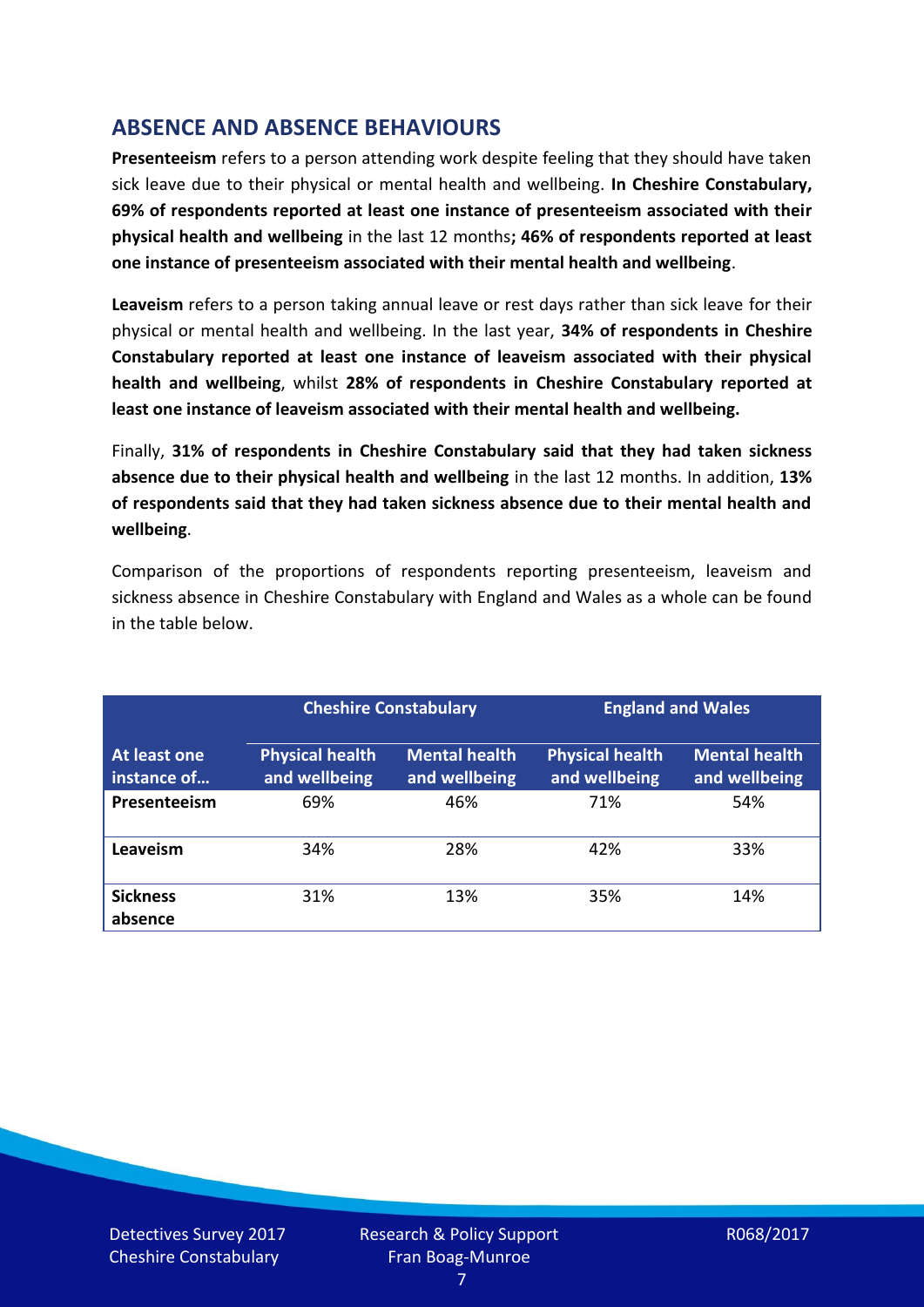## **VIEWS ABOUT THE JOB**

**81% of respondents in Cheshire Constabulary felt that the role of the detective was seen as less valuable to the force than it used to be.** This compares with 85% of detectives in England and Wales as a whole who said that they felt the role of the detective was now less valuable.

Respondents in Cheshire Constabulary were less likely to be dissatisfied than satisfied with their jobs, with **20% of respondents saying that they were dissatisfied and 61% of respondents saying that they were satisfied**. In comparison, 36% of detectives in England and Wales as a whole said that they were dissatisfied with their jobs, whilst 45% of respondents said that they were satisfied.

In addition, **the proportion of respondents in Cheshire Constabulary who said that they were dissatisfied with their job has decreased since 2015**, when 32% of respondents reported job dissatisfaction.

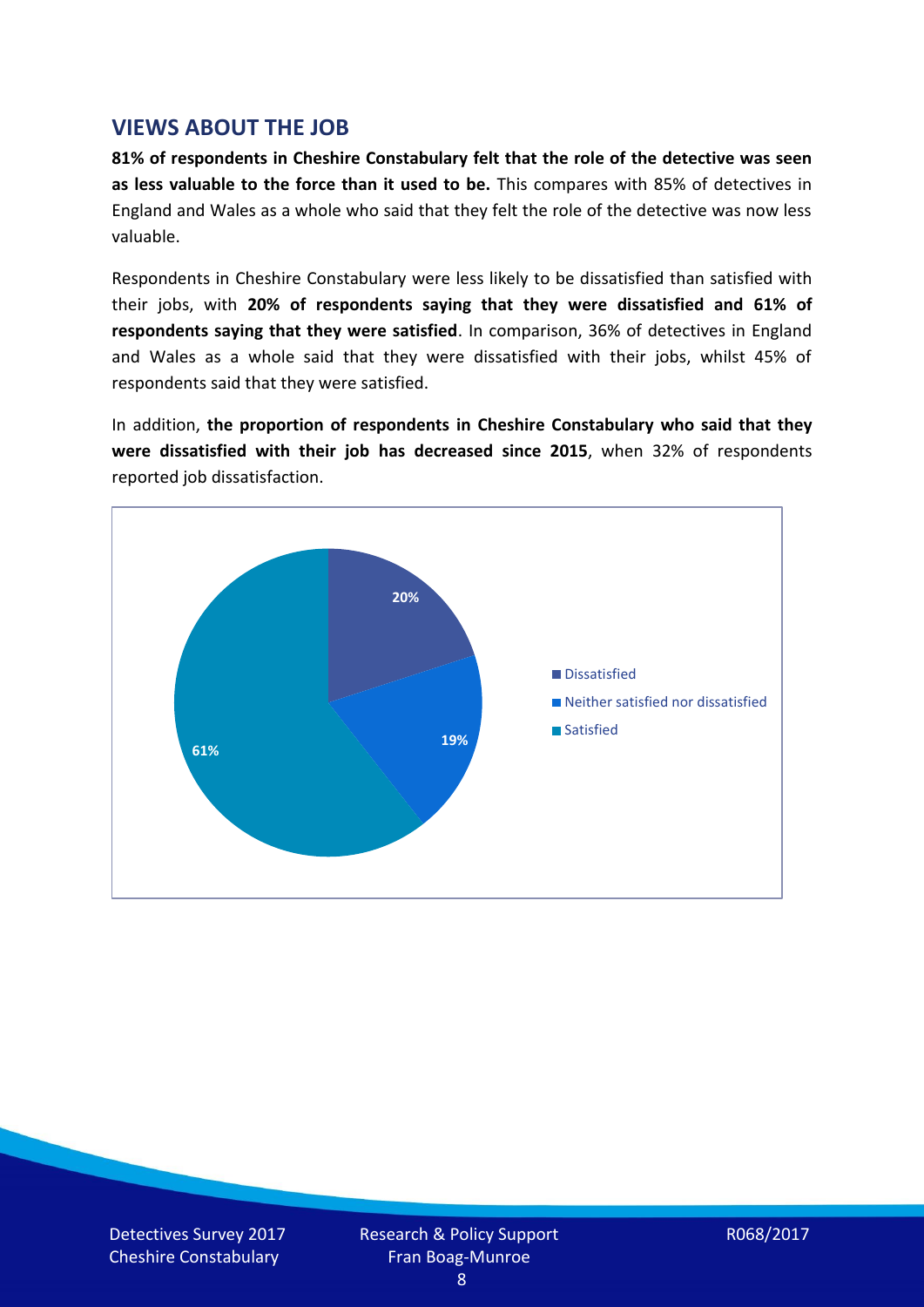# **TRAINING AND CONTINUOUS PROFESSIONAL DEVELOPMENT**

**41% of respondents in Cheshire Constabulary said that they had difficulties securing specific training opportunities**. This has decreased since 2015, when 48% of respondents in Cheshire Constabulary reported difficulties securing specific training opportunities.

The proportion of respondents in Cheshire Constabulary who said that they had difficulties securing training opportunities is lower than the national average, where this year 51% of detectives said that they had difficulties securing training.

In addition, **47% of respondents in Cheshire Constabulary said that they were rarely given enough time to stay up-to-date with the latest developments in their area of work**. This compares to 56% of respondents in England and Wales as a whole. This proportion is lower than in 2015, when 56% of respondents in Cheshire Constabulary said that they rarely had enough time to keep up-to-date with the latest developments.

| Are you given enough time<br>to stay up-to-date with the<br>latest developments in your<br>area of work? | <b>Cheshire Constabulary</b> | <b>England and Wales</b> |
|----------------------------------------------------------------------------------------------------------|------------------------------|--------------------------|
| Rarely                                                                                                   | 47%                          | 56%                      |
| <b>Sometimes</b>                                                                                         | 52%                          | 41%                      |
| <b>Always</b>                                                                                            | 1%                           | 4%                       |

A list of reasons why respondents in Cheshire Constabulary said that they were not able to stay up-to-date with the latest developments in their field can been found in the table below.

| It is difficult to stay up-to-date with the latest developments<br>in my field because          | <b>Cheshire</b><br><b>Constabulary</b> | <b>England</b><br>and Wales |
|-------------------------------------------------------------------------------------------------|----------------------------------------|-----------------------------|
| I have too many competing priorities                                                            | 71%                                    | 79%                         |
| There is no time set aside by my management for study                                           | 78%                                    | 76%                         |
| There are not enough officers to cover my day-to-day work<br>for me to attend relevant training | 66%                                    | 76%                         |
| My workload is too high                                                                         | .59%                                   | 76%                         |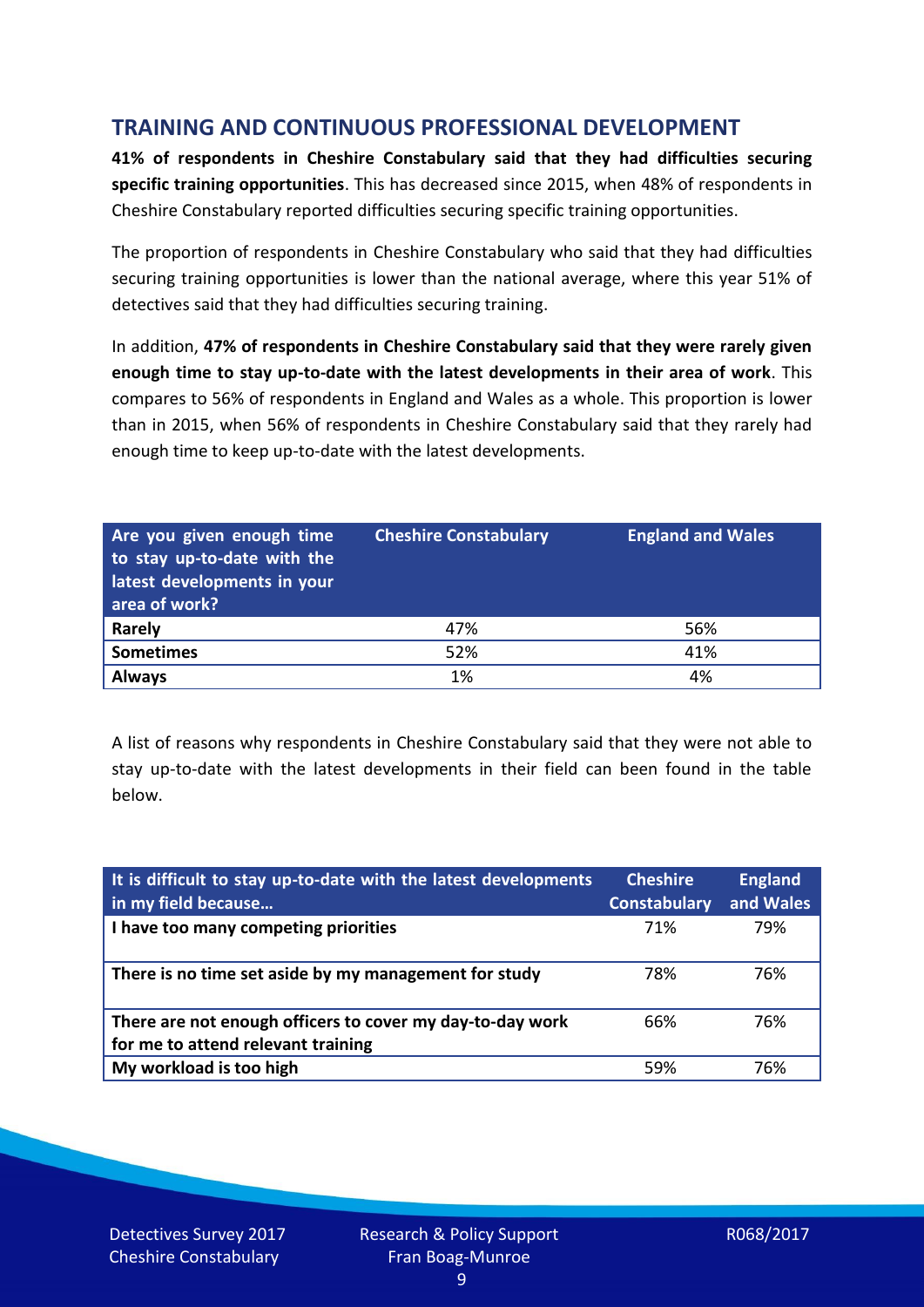| I have too many other commitments                                                        | 73% | 75% |
|------------------------------------------------------------------------------------------|-----|-----|
| The online learning package provided by NCALT is poorly<br>delivered                     | 82% | 73% |
| There are not enough formal training days                                                | 76% | 72% |
| I am too tired at the end of the day                                                     | 61% | 71% |
| Access to knowledge management systems that help<br>communicate new developments is poor | 53% | 51% |
| There is a lack of training staff                                                        | 47% | 46% |
| There is no appropriate training available                                               | 55% | 44% |

# **ATTRACTION AND RETENTION**

**26% of respondents in Cheshire Constabulary said that they would not change their career path, whilst 21% couldn't think of any job they would prefer**. 14% of respondents said that they would like to change their posting but remain a police officer.

In comparison, 15% of respondents in Cheshire Constabulary said that they would like to change jobs and stop being a police officer, 20% said that they would take any other job but with similar earnings and benefits, and 5% would quit immediately if they could find something else to do.

**The proportion of respondents in Cheshire Constabulary who said that they would quit immediately if they could find something else to do has decreased since 2015**, when 6% of respondents said that they would quit immediately if they could.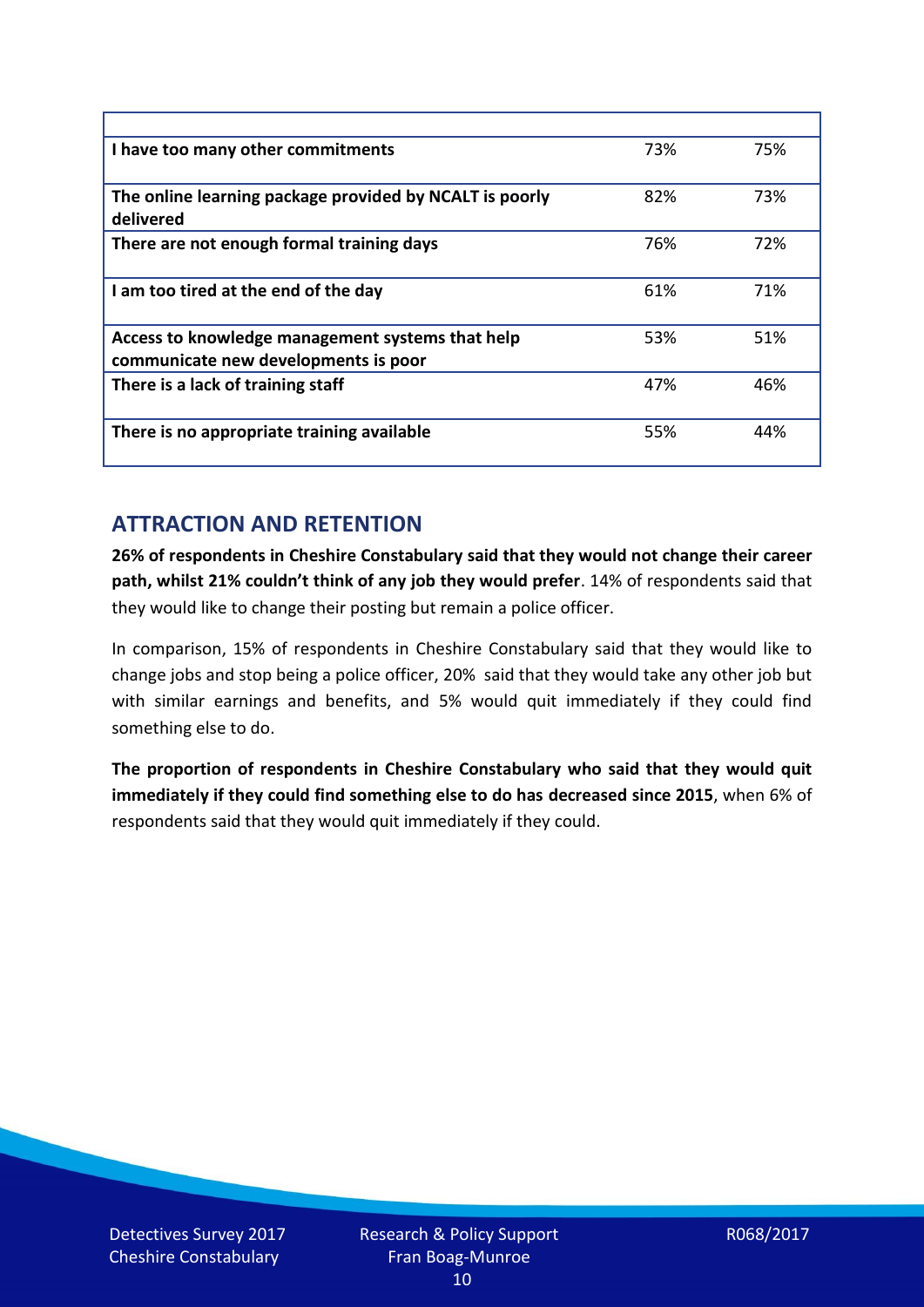|                               | <b>Cheshire Constabulary</b> | <b>England and Wales</b> |
|-------------------------------|------------------------------|--------------------------|
| I would not change my         | 26%                          | 22%                      |
| career path                   |                              |                          |
| I can't think of any job I    | 21%                          | 14%                      |
| would prefer                  |                              |                          |
| I would like to change my     | 14%                          | 14%                      |
| posting but remain a police   |                              |                          |
| officer                       |                              |                          |
| I would like to change my     | 15%                          | 14%                      |
| job and stop being a police   |                              |                          |
| officer                       |                              |                          |
| I would take almost any       | 20%                          | 26%                      |
| other job with similar        |                              |                          |
| earnings and benefits         |                              |                          |
| I would quit immediately if I | 5%                           | 10%                      |
| could find something else to  |                              |                          |
| do                            |                              |                          |